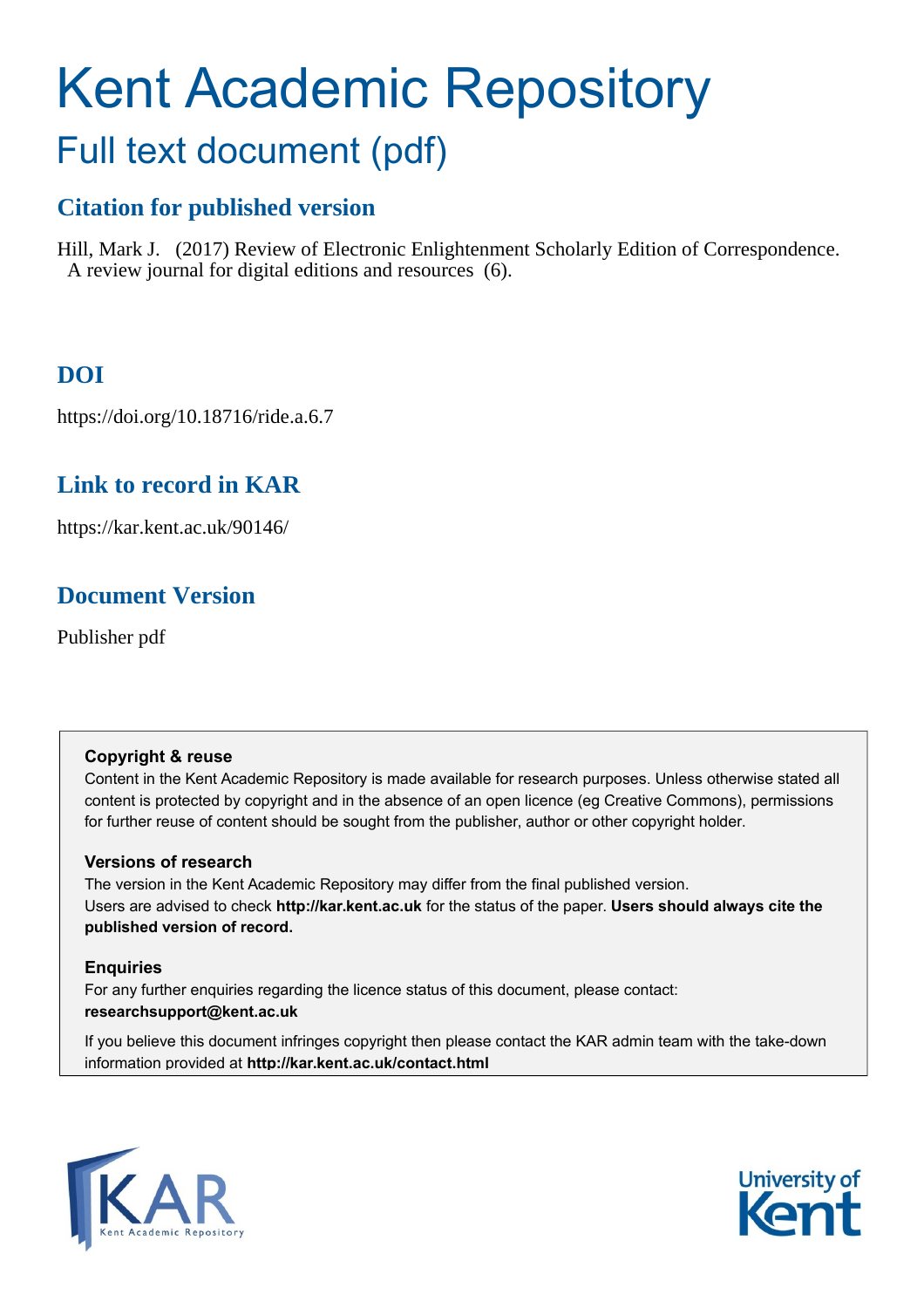

[ride. A review journal for digital editions and resources](https://ride.i-d-e.de/)

published by the [IDE](https://www.i-d-e.de/)

# **Electronic Enlightenment Scholarly Edition of Correspondence**

*Electronic Enlightenment Scholarly Edition of Correspondence*, Robert McNamee, Mark Rogerson (ed.), 2008-2017. <http://www.e-enlightenment.com>(Last Accessed: 19.07.2016). Reviewed by Mark J. Hill (London School of Economics), m.j.hill (at) lse.ac.uk.  $\circledcirc$   $\circledcirc$ 

#### **Abstract**

The *Electronic Enlightenment Scholarly Edition of Correspondence* (EE), under the directorship of Robert McNamee and made available on a subscription basis by Oxford University Press, is a text collection of over 70,000 individual letters (written between participants of the 'republic of letters'), biographical details of contributors, and additional contextual information. This review offers an overview of the collection (or, perhaps more accurately, collections) and its technical presentation, and some brief reflections on the benefits and limitations of the database (and others of its sort) within the realm of digital text collections and digital scholarship generally.

## **Electronic Enlightenment Scholarly Edition of Correspondence**

1 For the historian, private (and not so private) letters are an invaluable resource, albeit one which can be difficult to work with. Beyond the practicality of finding sources held amongst diverse and distant archives, access is often restricted to items which are also historical artefacts. Even as published collections they are often too expensive or specialist for libraries to justify purchasing, and unwieldy for researchers to interrogate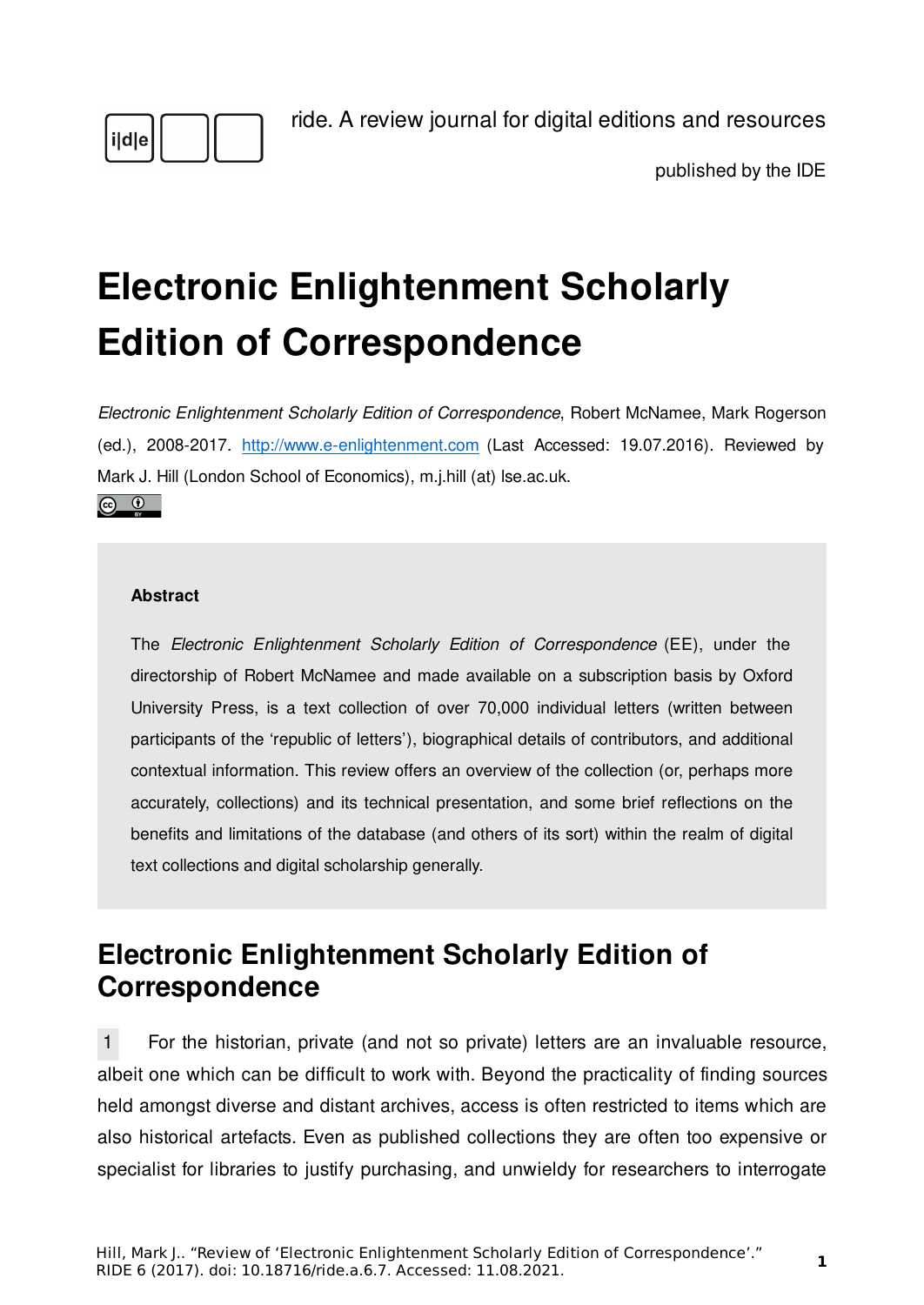with precision. Rousseau's *Correspondance complète*, for example, is 52 volumes and over twenty thousand pages. The *Electronic Enlightenment Scholarly Edition of Correspondence* (generally referred to as *Electronic Enlightenment*, or simply EE) is an online collection of edited historical correspondences which overcomes these issues [\(http://www.e-enlightenment.com](http://www.e-enlightenment.com)).

2 EE is an Oxford University Press subscription based digital collection managed by the Bodleian Library. The architect and project director is Robert McNamee and the technical editor is Mark Rogerson. It was initially supported with funding from the Andrew W. Mellon Foundation, with further support from the Florence Gould Foundation and the Voltaire Foundation. While it does not appear to have a specific mission statement, it does enumerate its perceived strengths: to be, unlike archives and libraries, always open and accessible; to be a work-in-progress which continues to expand its content and contextual details; to be 'next-generation' digital, 'a database-driven site [which] allows more complex searches & growing functionality'; to contain scholarly content by choosing source material which has been 'researched, verified & expanded'; and to be comprehensive. $\frac{1}{2}$ 

## **Details of the collection**

3 After ten years of preparation, the collection was made available in August 2008. The 'founding corpus' is made up of 61 printed collections of correspondences from 19 different academic presses – those considered to be the best critical editions, rather than (as is often the case) the easiest to obtain. <sup>2</sup> These collections continue to be supplemented as new letters emerge, and new collections are added annually – be they sourced from published print editions, or born digital editions created specifically for  $EE<sup>3</sup>$ All sub-corpora are treated equally within the database and are integrated seamlessly by making each letter, regardless of source, its own entry within the database. At the same time, all individual letters explicitly credit and offer references to the source corpus (printed and/or digital). The original annotations from the printed editions are carried over, and presented separately from any which may have been added by EE. The collection's fact sheet notes that they hold letters from 8,560 correspondents, from 53 nationalities, covering 11 languages, and 777 occupations. There are currently letters ranging from the early seventeenth (1609) to early twentieth (1900) century, covering Africa, the Americas, Asia, Europe, and even one letter written on a ship crossing the Atlantic. $4$  There are 70,057 individual letters and documents (keyed, rather than digitized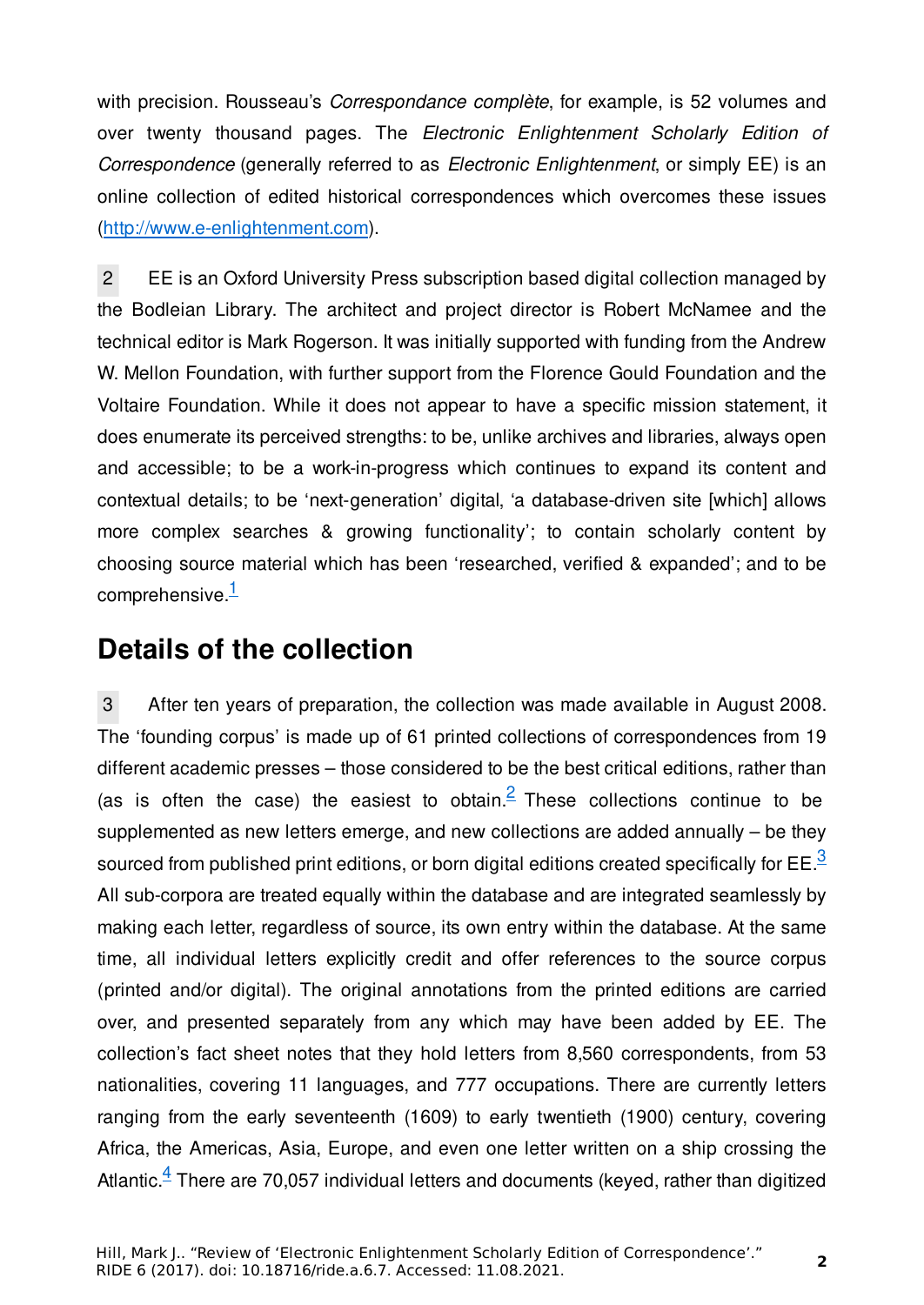via OCR, with further corrections regularly made), information on 64,741 manuscripts and 106,933 early edition sources are linked to individual letters. In total there are 319,778 scholarly annotations, 1,476 links to and from the Oxford Dictionary of National Biography, and external links to over 50 other online resources.<sup>5</sup> It should be noted that these documents, and related information (such as metadata), are not exportable, and access is only possible via the web interface (as HTML documents – although there is a print function).

4 Correspondents are those who could be considered, in the broadest sense of the term, participants in the 'republic of letters' – as EE notes: 'the ideas and concerns not only of thinkers and scholars, politicians and diplomats, but also butchers and housewives, servants and shopkeepers' are represented. And while the former categories are certainly represented more than the latter, there is a respectable spread – for example, while roughly 10% (77) of the correspondents are considered to be philosophers, 44 servants are also included – although one would suspect they were mostly recipients rather than authors, and in terms of total letters the two are incomparable. $6$  This, however, is not a flaw with EE. The historical facts and details which emerge through letters are not the only, or even primary, subject of interest. Instead, the ideas being discussed are key.  $\angle$  Oxford University classifies the database's subject areas as English Language, Literature, History, and Philosophy, and topics, by EE's own description, cover 'everything from religious tolerance to animal rights, vulcanology to classical archeology, economic modelling to celebrity culture.<sup>'8</sup> This subject material means authors covered have largely been from the European and North American context, writing in the early modern era. <sup>9</sup> However, this is not a goal, and EE aims to expand both chronologically and geographically.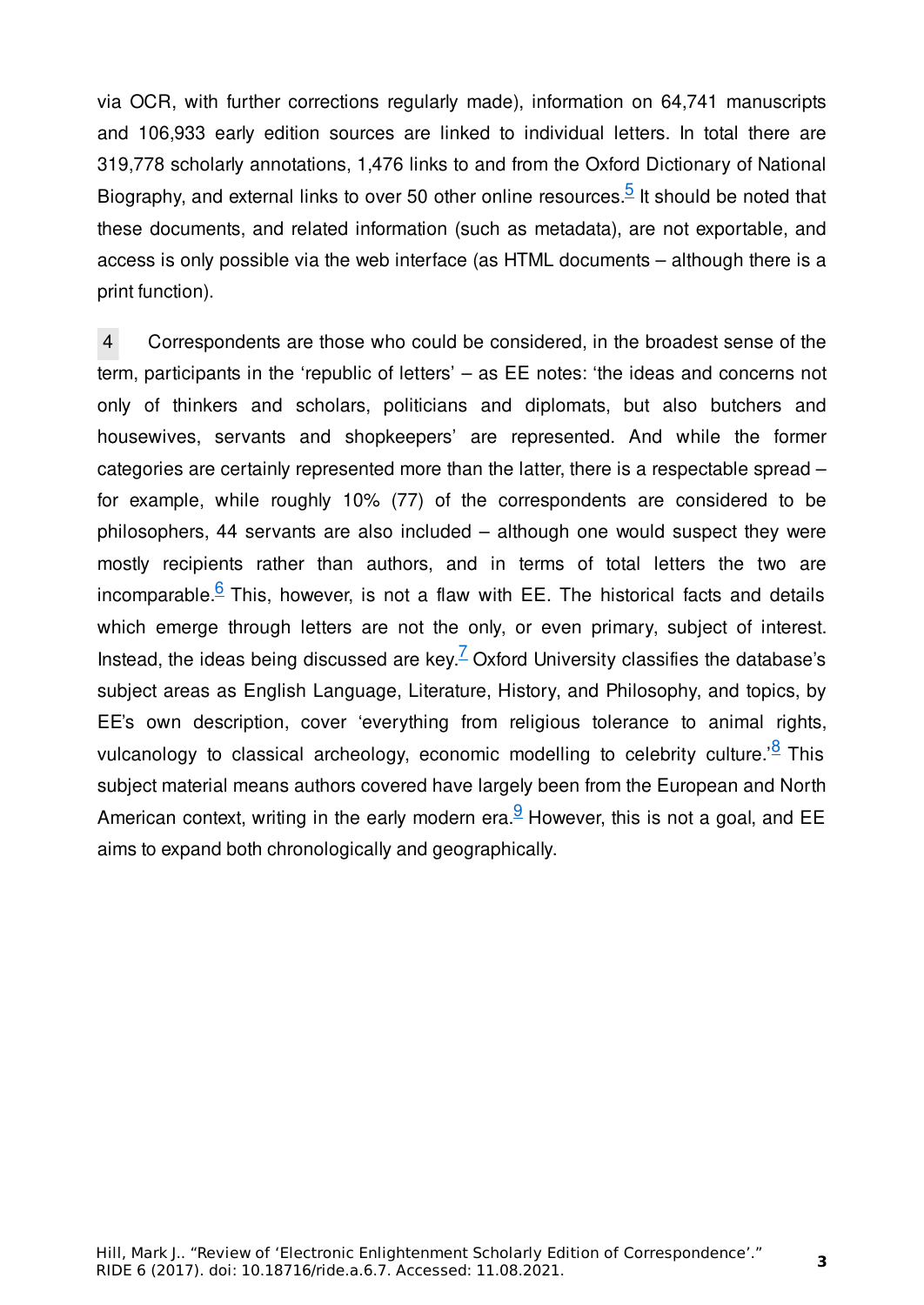

Fig. 1: Biographical data.

5 EE attempts to be more than a primary source collection for letters, however. Contextual details are also provided throughout, such as biographical data for authors (Fig. 1) and recipients, physical details about letters, and information on manuscripts or documents relevant to specific letters (such as links to other letters on the same immediate topic, additional documents sent with the original parcel, or documents which could be considered continuations of the one being viewed – for example journal entries). Additional resources include the 'Coffee-house' section, which is made up of the 'reading room,' containing contextual and complimentary sources; the 'classroom,' offering resources for instructors (such as teaching plans); and the 'map room,' containing a historical atlas (in progress) and a 'gazetteer' section. In addition there is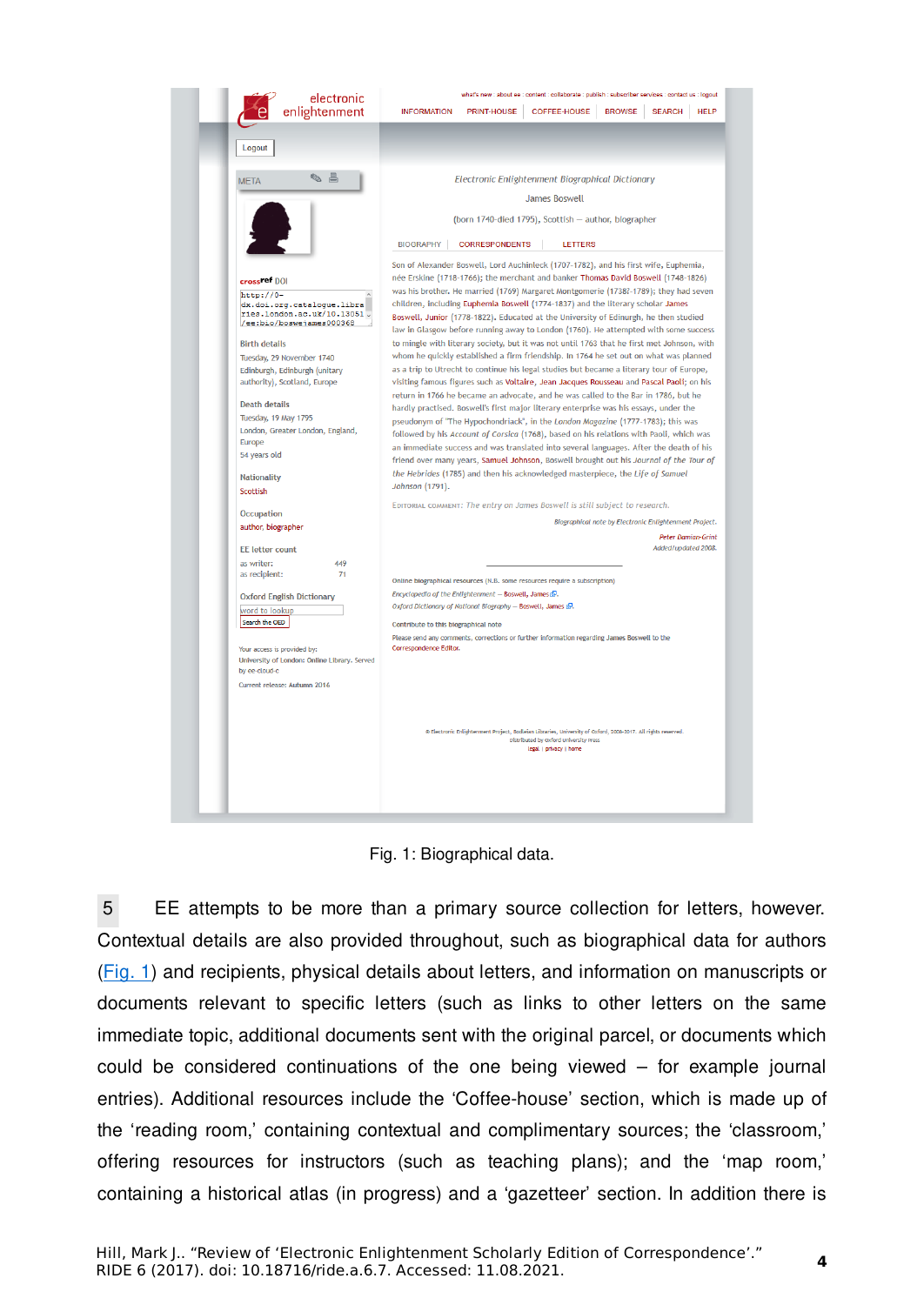the 'Print-house' section which includes the 'letterbook,' home to 'secondary materials concerned with letters and lives, published in a more informal setting than one would find in a peer-reviewed journal,' and other  $EE$  updates and miscellany. $\frac{10}{10}$ 

# **Interface and Search**

| enlightenment                                                                 | <b>INFORMATION</b><br>PRINT-HOUSE<br>COFFEE-HOUSE                                                                                                                                 | <b>BROWSE</b><br><b>SEARCH</b><br><b>HELP</b> |
|-------------------------------------------------------------------------------|-----------------------------------------------------------------------------------------------------------------------------------------------------------------------------------|-----------------------------------------------|
| Logout                                                                        |                                                                                                                                                                                   |                                               |
|                                                                               |                                                                                                                                                                                   |                                               |
| LETTERS $\blacktriangleright$                                                 | <b>Search letters</b>                                                                                                                                                             |                                               |
| <b>LIVES</b>                                                                  | Content                                                                                                                                                                           |                                               |
|                                                                               | look for this word (or these words)                                                                                                                                               |                                               |
| <b>LOCATIONS</b>                                                              | exclude this word (or these words)                                                                                                                                                |                                               |
| <b>INSTANCES</b>                                                              | Language                                                                                                                                                                          |                                               |
| <b>ANNOTATIONS</b>                                                            | restrict to letters primarily in                                                                                                                                                  | any language-                                 |
|                                                                               |                                                                                                                                                                                   | options                                       |
| <b>SEARCH LETTERS</b>                                                         | Writer                                                                                                                                                                            |                                               |
|                                                                               | name (or alias)                                                                                                                                                                   |                                               |
| Search through all letters in EE.<br>When searching content you might:        | age (whole years only - no ranges)                                                                                                                                                |                                               |
| · put phrases in double quotation                                             |                                                                                                                                                                                   |                                               |
| marks ("");<br>• use asterisks * as wild cards;                               | Recipient                                                                                                                                                                         |                                               |
| . try non-standard spellings for early                                        | name (or alias)<br>age (whole years only - no ranges)                                                                                                                             |                                               |
| orthography and errors.                                                       |                                                                                                                                                                                   |                                               |
| You may also search for letters based<br>on external citations (e.g., letters | Date - Specific                                                                                                                                                                   |                                               |
| cited in an article or a book):                                               | day (e.g. 24)                                                                                                                                                                     |                                               |
| · search for letters by citation                                              | month (e.g. 12)                                                                                                                                                                   |                                               |
| Your access is provided by:<br>University of London: Online Library. Served   | year (earliest 1540, latest 1901)                                                                                                                                                 | options                                       |
| by ee-cloud-c<br>Current release: Autumn 2016                                 | Location                                                                                                                                                                          |                                               |
|                                                                               | written from (use English form of name)                                                                                                                                           |                                               |
|                                                                               | written to (use English form of name)                                                                                                                                             |                                               |
|                                                                               | @ Electronic Enlightenment Project, Bodleian Libraries, University of Oxford, 2008-2017. All rights reserved.<br>Distributed by Oxford University Press<br>legal   privacy   home | (Results are sorted chronologically) Search   |

Fig. 2: Search interface.

6 The database of historical correspondences is EE's primary purpose, and the webpage is designed to make research into specific thinkers or topics simple, while also allowing for more exploratory engagements. The former can be achieved by using a standard search engine; the latter through the 'browse' interface. Browsing is divided into the letters, lives, and locations categories, and then subdivided further: letters by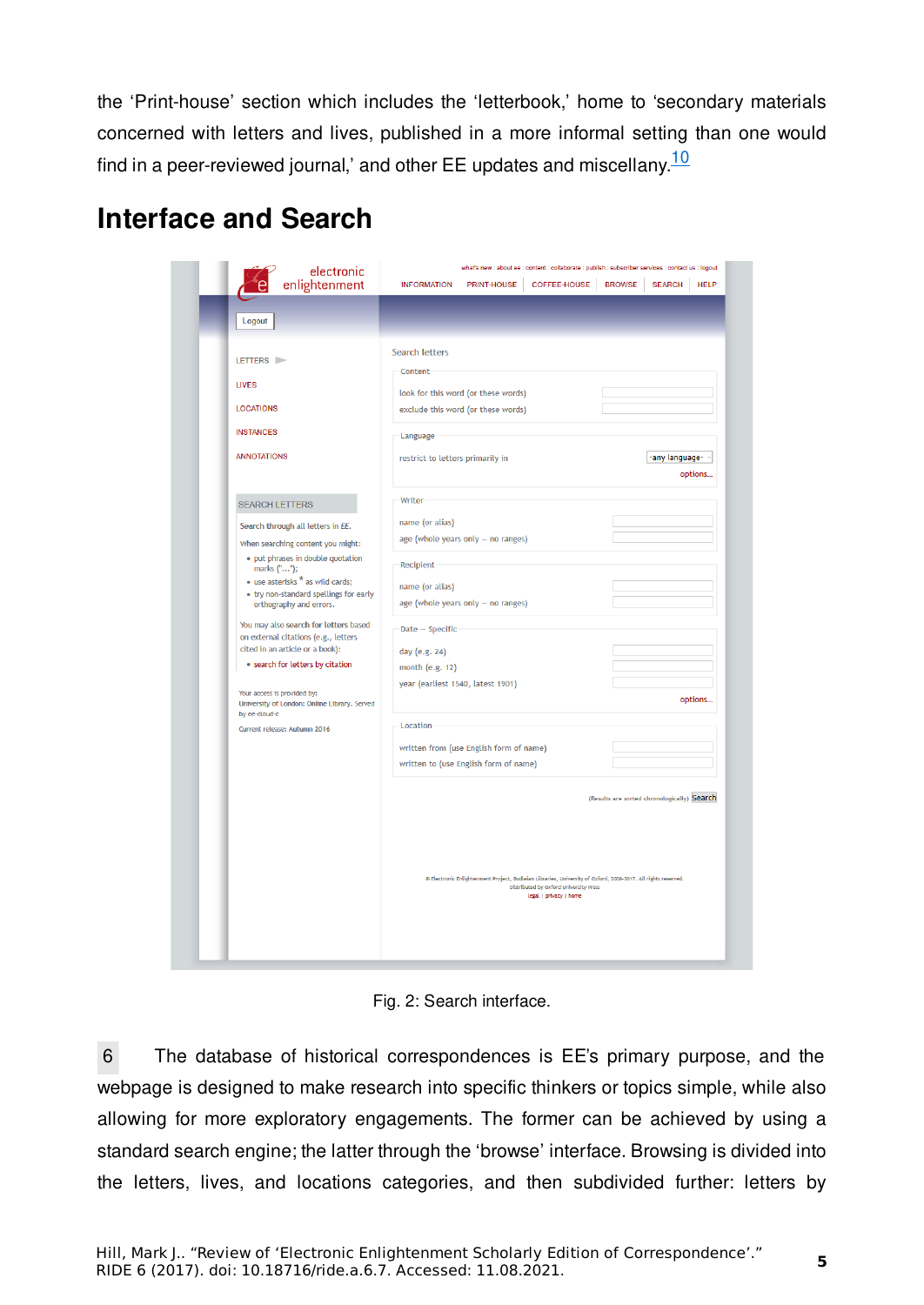decade; lives by surname, nationality, or occupation; and locations can be explored by descending from the continent level. The search engine can query the content of letters, biographies, locations, instances/manuscripts, and annotations (Fig. 2). In each case specific refinements are possible. In the case of searching letters, one can limit results by specifying a letter's language; author and/or recipients name(s) and/or age(s); dates; locations; and excluding words. Quotation marks specifying exact string matches and asterisks representing wildcards are also allowed.

| Logout                                                                                              | ring letter 9 of 21<br>next > tast ><br>im to search results                                                                                                                                                                                 |
|-----------------------------------------------------------------------------------------------------|----------------------------------------------------------------------------------------------------------------------------------------------------------------------------------------------------------------------------------------------|
| $\sim$ $\pm$<br><b>META</b>                                                                         | Electronic Enlightenment Scholarly Edition of Correspondence                                                                                                                                                                                 |
| EE Correspondence (critical edition)<br>general editor: R. V. McNamee                               | Jean Jacques Rousseau to Voltaire [François Marie Arouet]<br>Sunday, 7 September 1755                                                                                                                                                        |
| <b>Editorial project</b>                                                                            | DOCUMENT   ENCLOSURES  <br><b>RELATED</b><br><b>VERSIONS</b><br><b>PARENT</b>                                                                                                                                                                |
| EE founding corpus                                                                                  | A Paris le 7 <sup>e</sup> 7bre 1766b                                                                                                                                                                                                         |
| letter editor: R. A. Leigh<br>published online: 2008                                                | C'est à moi, Monsieur, de vous remercier à tous égards. En vous offrant l'ébauche de                                                                                                                                                         |
| cross of DOI                                                                                        | mes tristes réveries <sup>1</sup> , je n'ai point cru vous faire un présent digne de vous, mais                                                                                                                                              |
|                                                                                                     | m'acquiter d'un devoir et vous rendre un hommage que nous vous devons tous comme à<br>nôtre Chef. Sensible d'ailleurs à l'honneur que vous faites à ma patrie, je partage la                                                                 |
| http://0-<br>dx.doi.org.catalogue.libra<br>ries.london.ac.uk/10.13051<br>/ee:doc/rousieVF0030164alc | reconnoissance de mes Concitoyens, et j'espére qu'elle ne fera gu'augmenter encore                                                                                                                                                           |
|                                                                                                     | lorsqu'ils auront profité des instructions que vous pouvez leur donner <sup>c</sup> . Eclairez un<br>Peuple digne de vos leçons, et vous qui savez si bien peindre les vertus et la liberté,                                                 |
| Writer(s)                                                                                           | aprenez nous à les cherir dans nos murs <sup>d</sup> comme dans vos <sup>e</sup> Ecrits: tout ce qui vous                                                                                                                                    |
| Jean Jacques Rousseau<br>writer's age: 43                                                           | approche doit apprendre de vous le chemin de la gloire <sup>f</sup> et de l'immortalité <sup>f 2</sup> .<br>Vous voyez que je n'aspire pas à nous rétablir dans nôtre bétise, quoique je regrette                                            |
| Recipient(s)                                                                                        | fort <sup>g</sup> pour ma part le peu que j'en ai perdu. A vôtre égard, Monsieur, ce retour seroit un                                                                                                                                        |
| Voltaire [François Marie Arouet]                                                                    | miracle si grand <sup>h</sup> qu'il n'appartient qu'à Dieu de le faire, et si pernicieux qu'il<br>n'appartient <sup>h</sup> qu'au Diable de le vouloir. Ne tentez donc pas de retomber à quatre                                              |
| recipient's age: 60                                                                                 | pattes, personne au monde n'y réussiroit moins que vous: Vous nous redressez trop bien                                                                                                                                                       |
| Dates<br>27 August 1755 (autan)                                                                     | sur nos deux pieds pour cesser de vous tenir sur les vôtres.                                                                                                                                                                                 |
| 7 September 1755 (Gregorian)                                                                        | Je conviens de toutes les disgrâces qui poursuivent les hommes célébres dans <sup>1</sup> la<br>Litterature <sup>1</sup> . Je conviens même de tous les maux attachés à l'humanité, <sup>j</sup> qui                                         |
|                                                                                                     | paroissent <sup>1</sup> indépendans de nos vaines connoissances. Les hommes ont ouvert sur eux                                                                                                                                               |
| Written from                                                                                        | mêmes tant de sources de miséres que quand le hazard en détourne quelcune, ils n'en<br>sont guéres <sup>k</sup> plus heureux <sup>k</sup> . D'ailleurs, il y a dans le progrés des choses, des liaisc                                        |
| Paris, Ville de Paris (department),<br>Île-de-France, France                                        | cachées que le vulgaire n'apperçoit pas, mais qui n'échapperont point à l'oeil du                                                                                                                                                            |
| Written to                                                                                          | Philosophe <sup>1</sup> , quand il y voudra réfléchir. Ce n'est ni <sup>m</sup> Cicéron, ni Virgile, ni Seneque, ni<br>Tacite <sup>n</sup> qui ont produit les crimes des Romains et les malheurs de Rome <sup>n</sup> . Mais sans le        |
|                                                                                                     | poison lent et secret qui <sup>o</sup> corrompoit insensiblement <sup>o</sup> le plus vigoureux gouvernement                                                                                                                                 |
| Envelope                                                                                            | P dont Thistoire fasse mention <sup>p</sup> , Ciceron, ni Lucrèce, ni Salluste, <sup>f</sup> ni tous les autres <sup>f</sup><br>n'eussent point existé ou n'eussent point écrit. Le siècle aimable de Lelius et de Terence                   |
|                                                                                                     | amenoit de loin le siècle brillant d'Auguste et d'Horace, et enfin les siècles horribles de                                                                                                                                                  |
| Annotations                                                                                         | Seneque et de Neron, de <sup>q</sup> Tacite et de Domitien <sup>q</sup> . Le goût des sciences <sup>r</sup> et des arts<br>naît chez un Peuple d'un vice intérieur qu'il augmente <sup>f</sup> bientôt à son tour <sup>f</sup> , et s'il est |
| textual notes (55)                                                                                  | vrai que tous les progrés humains sont pernicieux à l'espéce, ceux de l'esprit et des                                                                                                                                                        |
| editorial notes (7)                                                                                 | conoissances, qui augmentent nôtre orgueil et multiplient nos égaremens, accélérent<br>bientôt nos malheurs: Mais il vient un tems où <sup>5</sup> le mal <sup>t</sup> est tel que les causes mêmes                                          |
|                                                                                                     | qui l'ont fait naitre <sup>s</sup> sont necessaires pour l'empêcher d'augmenter: C'est le fer qu'il faut                                                                                                                                     |
| Instances                                                                                           | laisser dans la playe, de peur que le blessé n'expire en l'arrachant. Quant à moi, si<br>j'avois suivi ma prémiére vocation et que je n'eusse ni lu ni écrit, j'en aurois, sans doute                                                        |
| manuscript (4)                                                                                      | été plus heureux. Cependant <sup>u</sup> si les Lettres étoient maintenant aneanties, je serois                                                                                                                                              |
| print(3)                                                                                            | privé <sup>v</sup> de l'unique <sup>v</sup> plaisir qui me reste: C'est dans leur sein que je me console de tous<br>mes maux: C'est parmi <sup>w</sup> leurs illustres enfans <sup>w</sup> que je goute les douceurs de l'amitié,            |
| <b>Oxford English Dictionary</b><br>word to lookup                                                  | que <sup>x</sup> j'apprens à jouïr de la vie <sup>y</sup> et à mépriser <sup>y</sup> la mort; Je leur dois le peu que je suis,<br>je leur dols même l'honneur d'être connu de vous: Mais consultons l'intérest dans nos                      |
| Search the OED                                                                                      | affaires et la vérité dans nos Ecrits: Quoi qu'il faille des <sup>z</sup> Historiens, des Philosophes et                                                                                                                                     |
| Your access is provided by:                                                                         | de vrais savans <sup>2</sup> pour éclairer le monde et conduire ses aveugles habitans, si le sage<br>Memnon m'a dit vrai, je ne connois rien de si fou qu'un peuple de sages <sup>3</sup>                                                    |
| University of London: Online Library. Served<br>by ee-cloud-d                                       | Convenez en, Monsieur; s'il est bon que de Grands Génies instruisent les hommes, il faut                                                                                                                                                     |
| Current release: Autumn 2016                                                                        | que le vulgaire reçoive leurs instructions; si chacun se mêle d'en donner, <sup>2a</sup> où seront                                                                                                                                           |
|                                                                                                     | ceux qui <sup>26</sup> les voudront <sup>2a</sup> recevoir? Les boîteux, dit Montagne <sup>4</sup> , sont mal propres aux<br>exercices du corps, et aux exercices de l'esprit les âmes boiteuses. Mais en ce siècle                          |
|                                                                                                     | savant on ne voit que boiteux vouloir apprendre à marcher aux Autres. Le Peuple reçoit                                                                                                                                                       |
|                                                                                                     | les écrits des sages pour juger et <sup>f</sup> non pour s'instruire. Jamais on ne vit tant de<br>Dandins. Le Théâtre en <sup>2c</sup> fourmille <sup>2d</sup> , les Caffés retentissent <sup>2e</sup> de leurs arrêts <sup>2f</sup> , les   |
|                                                                                                     | quais regorgent <sup>2</sup> <sup>e</sup> de leurs Ecrits, et j'entens critiquer l'Orphelin <sup>5</sup> , parce qu'on<br>l'applaudit, à tel Grimaud si peu capable d'en voir les défauts qu'à peine en sent-il les                          |
|                                                                                                     | beautés.<br>Recherchons la prémière source <sup>2h</sup> de tous les <sup>2h</sup> désordres de la société: Nous                                                                                                                             |
|                                                                                                     | trouverons que tous les maux des hommes leur viennent 21 de l'erreur bien plus <sup>21</sup> que                                                                                                                                             |
|                                                                                                     | de l'Ignorance, et que ce que nous ne savons point nous nuit beaucoup moins que ce que<br>nous croyons savoir. Or quel plus sûr moyen de courrir d'erreurs en erreurs que la fureur                                                          |
|                                                                                                     | de savoir tout? Si l'on n'eût prétendu savoir que la terre ne tournoit pas <sup>2)</sup> , on n'eût point                                                                                                                                    |
|                                                                                                     | puni Galilée pour avoir dit qu'elle tournoit; si les seuls Philosophes en eussent réclamé<br>le titre, l'Encyclopédie n'eût point 28 été persécutée 28. Si cent Mirmidons n'aspiroient 21                                                    |
|                                                                                                     | à la gloire, vous jouiriez paisiblement 2m de la vôtre, ou 2n vous n'auriez au moins que                                                                                                                                                     |
|                                                                                                     | des adversaires <sup>2n</sup> dignes de vous.                                                                                                                                                                                                |
|                                                                                                     | Ne soyez donc pas <sup>20</sup> surpris de sentir quelques épines inséparables des fleurs qui<br>couronnent les grands talens. Les injures de vos ennemis sont <sup>2p</sup> le cortège <sup>2q</sup> de vôtre                               |
|                                                                                                     | gloire comme les acclamations satyriques étoient celui des <sup>2p</sup> triomphateurs. C'est<br>l'empressement 2 <sup>r</sup> que le public a pour tous vos Ouvrages <sup>2r</sup> qui produit les vols dont                                |
|                                                                                                     | vous vous plaignez: Mais les falsifications n'y sont pas faciles, car <sup>2s</sup> le fer ni le plomb ne                                                                                                                                    |
|                                                                                                     | s'allient point <sup>21</sup> avec l'or. Permettez moi, Monsieur <sup>20</sup> , de vous le dire par l'intérest que<br>le prends à vôtre repos et à nôtre instruction: Méprisez de vaines Clameurs par                                       |
|                                                                                                     | lesquelles on cherche moins à vous faire du mal gu'à vous détourner de bien faire. Plus                                                                                                                                                      |
|                                                                                                     | on vous critiquera, plus vous devez vous faire admirer; un bon livre est une terrible<br>réponse à <sup>2v</sup> des injures imprimées, et qui vous oseroit <sup>2v</sup> attribuer des écrits que vous                                      |
|                                                                                                     | n'avez <sup>2w</sup> point faits, tant que vous <sup>2x</sup> continuerez à n'en faire que <sup>2x</sup> d'inimitables? <sup>6</sup>                                                                                                         |
|                                                                                                     | e suis sensible à vôtre invitation, et si cet hiver me laisse en état d'aller au Printems                                                                                                                                                    |
|                                                                                                     | habiter ma patrie j'y profiterai de vos bontés, mais <sup>2y</sup> j'aimerois mieux encore <sup>2y</sup> boire<br>de l'eau de vôtre fontaine que du lait de vos Vaches, et quant aux herbes de vôtre                                         |
|                                                                                                     | verger, je crains blen de n'y <sup>22</sup> en trouver guéres d'autres <sup>22</sup> que le Lotos qui <sup>38</sup> convient                                                                                                                 |
|                                                                                                     | mal aux <sup>38</sup> bêtes, et <sup>36</sup> le Moly qui empêche les hommes de le devenir <sup>7</sup> .                                                                                                                                    |
|                                                                                                     | Je suis de tout mon coeur et avec respect, <sup>3c</sup> Monsieur, Vôtre très humble et très                                                                                                                                                 |
|                                                                                                     | JJRousseau <sup>3c</sup>                                                                                                                                                                                                                     |
|                                                                                                     |                                                                                                                                                                                                                                              |
|                                                                                                     | showing letter 9 of 21<br>next > last ><br>return to search results                                                                                                                                                                          |
|                                                                                                     |                                                                                                                                                                                                                                              |
|                                                                                                     | rsity of Oxford, 2008-2017. All rights rese<br><b>Clectronic Enlight</b>                                                                                                                                                                     |
|                                                                                                     | Distributed by Oxford University Press<br>tegal   privacy   home                                                                                                                                                                             |
|                                                                                                     |                                                                                                                                                                                                                                              |

Fig. 3: METABAR and selected letter.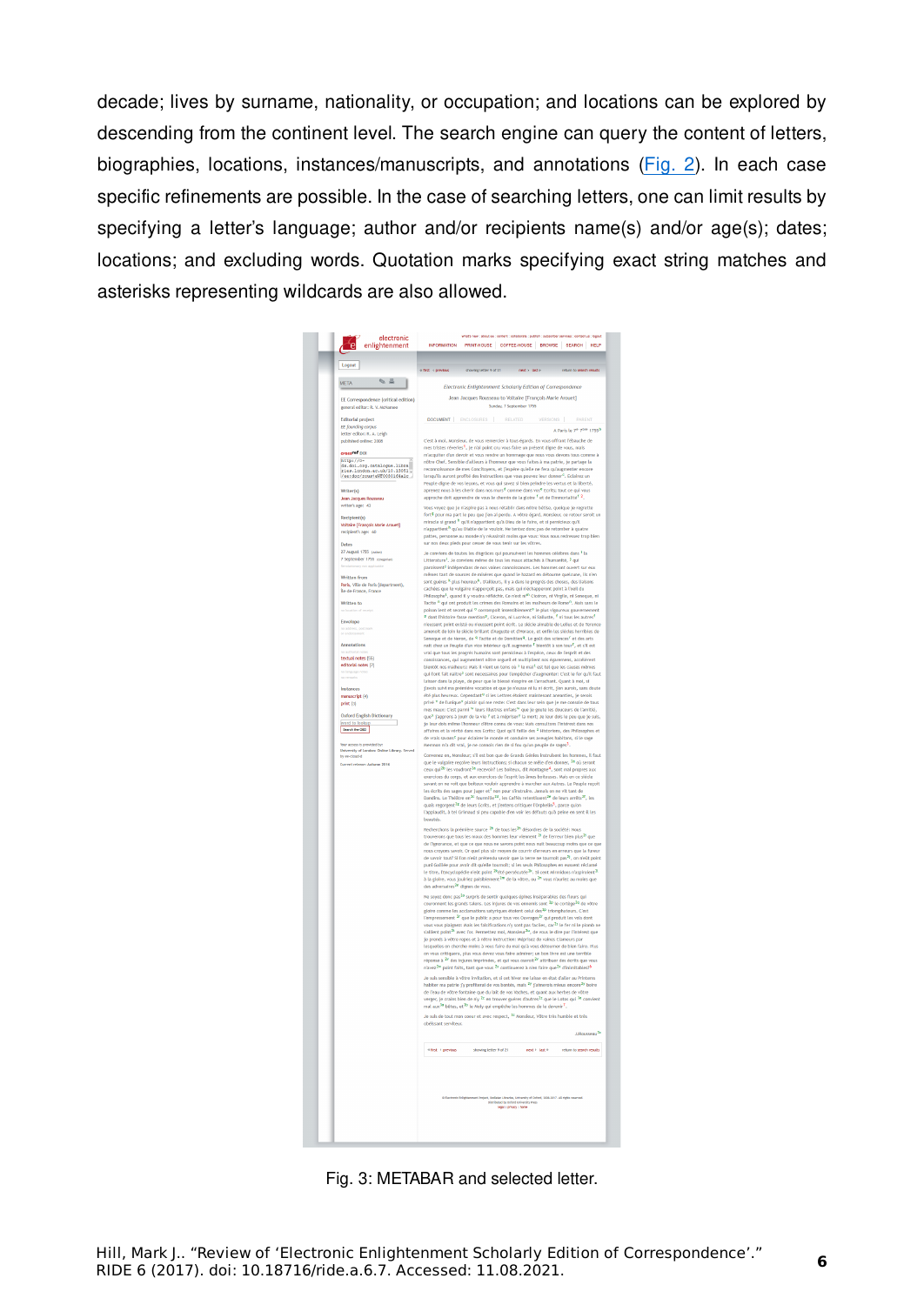7 Upon selecting a letter the user is presented with extensive metadata (collected in the 'METABAR' (Fig. 3) on the left hand side of the webpage) and additional contextual information (when available). This includes, in order of presentation: details for the editorial project which the letter is a part of (for example, the EE founding corpus, or recently added 'Digital correspondence of Bernardin de Saint-Pierre'), including the individual letter's editor(s). A unique DOI for each letter is then provided, followed by the author and recipient's ages and names (which double as links to pages containing biographical details and a list of additional correspondences); dates in Julian, Georgian, and revolutionary calendars (when applicable); the location the letter was written from and to; and details from the original envelope, such as address, postmarks, and endorsements. Links to annotations, divided into authorial, textual, editorial, language, and general remarks, are provided (which are also presented within the letter itself, differentiated by unique colour). Finally, bibliographic details for the original source are provided (which includes links to the specific edition's editorial guidelines, principles, and practices), and information on any other known publishing instances are given. In addition, links (via the pencil icon) are provided for citing the letter in Chicago, MHRA, MLA standards, as well as the ability to export bibliographic data for use by reference managers.

8 The text of the letter is presented to the right of the METABAR. The digital copy, as noted, is keyed, and no facsimiles are included (although illustrations are included when available). At the top of the letter are tabs linking to any information on additional items enclosed with the letter; links to documents related to the letter; links to different versions and translations of the letter; $\frac{11}{11}$  and links to the parent letter (if, for example, one is looking at a translation). The annotations can occasionally be overwhelming (see attached screenshot), and this can make text copied from the webpage to a document messy.

9 With regard to the underlying data model, there is no information provided. This is a shame as documentation covering these areas would offer insights into the methodological standards used, and go some way to enhancing it as an ideal digital source collection. Similarly, when it comes to interoperability between EE and other platforms or databases, there is no reference to OAI-PMH, REST, or the development of its own API. There is work being done on MARC records for individual letters, but it is unclear what the availability of these records will be when complete. $12$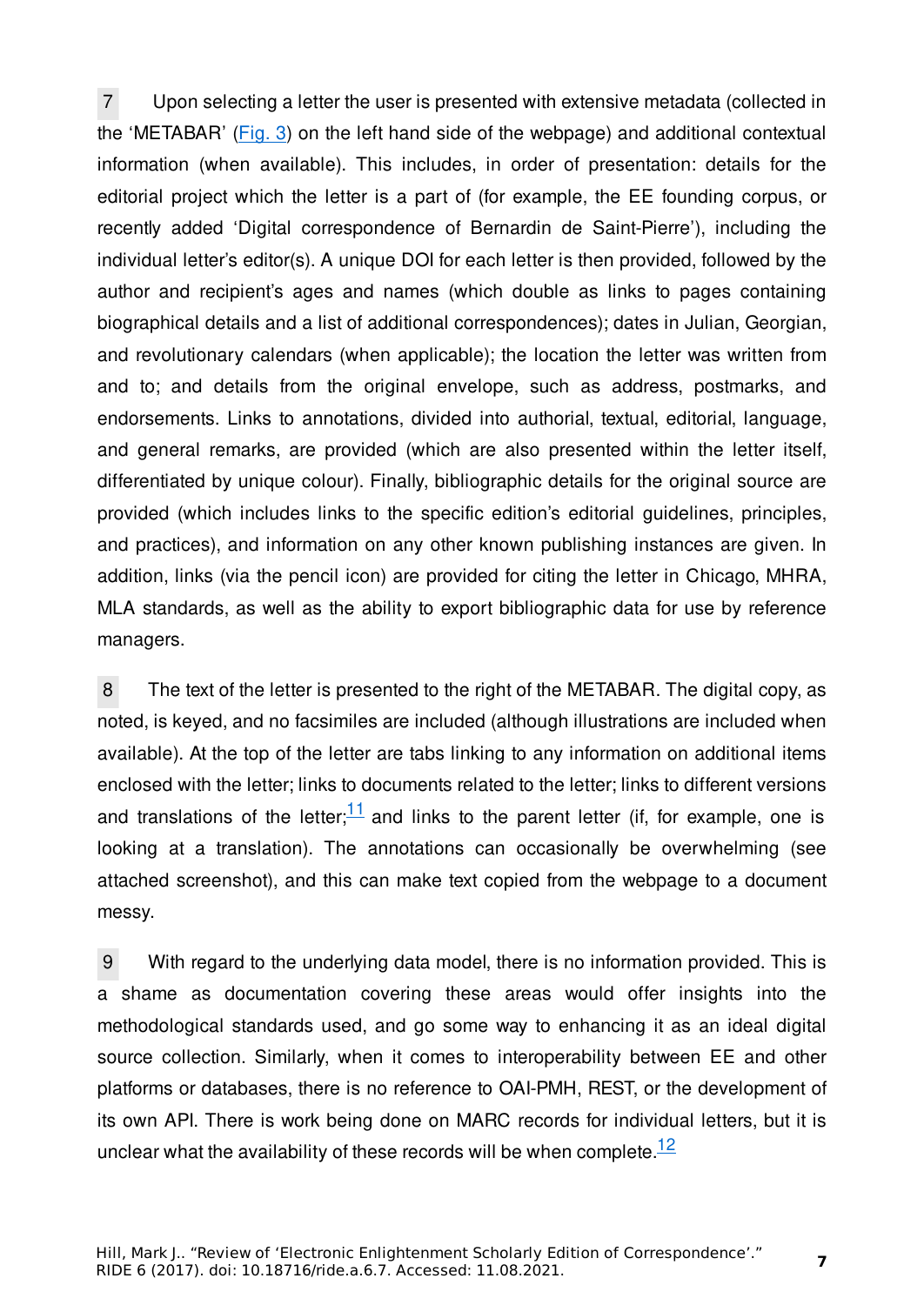## **Reflections**

10 Within the broader realm of digital text collections one may note, with qualification, that EE can be improved in some ways. Emphasis is, for obvious reasons, placed on simplifying access to the key collection. As a result, additional resources come across as scattered, and as a secondary consideration at times. With regard to searching, there is room for more complex functions (for example, some method of automated approximate string matching, variants, or metaphone searches). This is particularly relevant for a collection which contains historical spelling variations. Additionally, language and translation tools, such as bilingual dictionaries, would be very welcome. With regard to browsing, a simple one-click method of bringing up exchanges between two authors would also be welcome (perhaps included in the 'related' tab). $\frac{13}{1}$ Similarly, contextual linking between letters (for example, between mentioned authors or places) would be a potentially useful addition. Finally, although clearly beyond the remit of EE, facsimiles of original letters would be of interest to some researchers.

11 With regard to digital scholarship and methodological reflections more generally, it is worth noting that there is a divide developing between traditional scholarship and more forward-thinking digital engagements  $-$  a 'quantitative shift' in which traditionally qualitative texts are being taken, transformed, and treated as data so as to extract information from documents which is otherwise too labour intensive, or even undetectable. $14$  As Bullard has noted: 'the most successful resources of recent years have been analytical in function, using database software to present texts that are too information-rich to be readable in any straightforward way, such as diaries, registers, library catalogues, or serials' (Bullard 2013, 749). EE is not unaware of these possibilities, as made obvious by some of the ongoing projects it has partnered itself with, such as 'Identifying intertextual relationships in large-scale digital text collections,' 'Topic modelling through latent Dirichlet allocation (LDA),' and Stanford's 'Mapping the Republic of Letters.<sup>15</sup> However, it does not go as far as some may hope. While it improves access, this access is limited – for average users – to viewing letters as HTML files via the web interface. It is not possible to extract or download collections of letters or metadata (without resorting to scrapping). This makes questions around text encoding and formatting inconsequential, and limits the ability to perform any type of quantitative analysis of the data – both on-the-fly and offline. Thus, EE, in an interesting way, straddles this quantitative shift. The content it provides is traditional, yet digitally augmented; scholarly edited and annotated collections of niche information, which have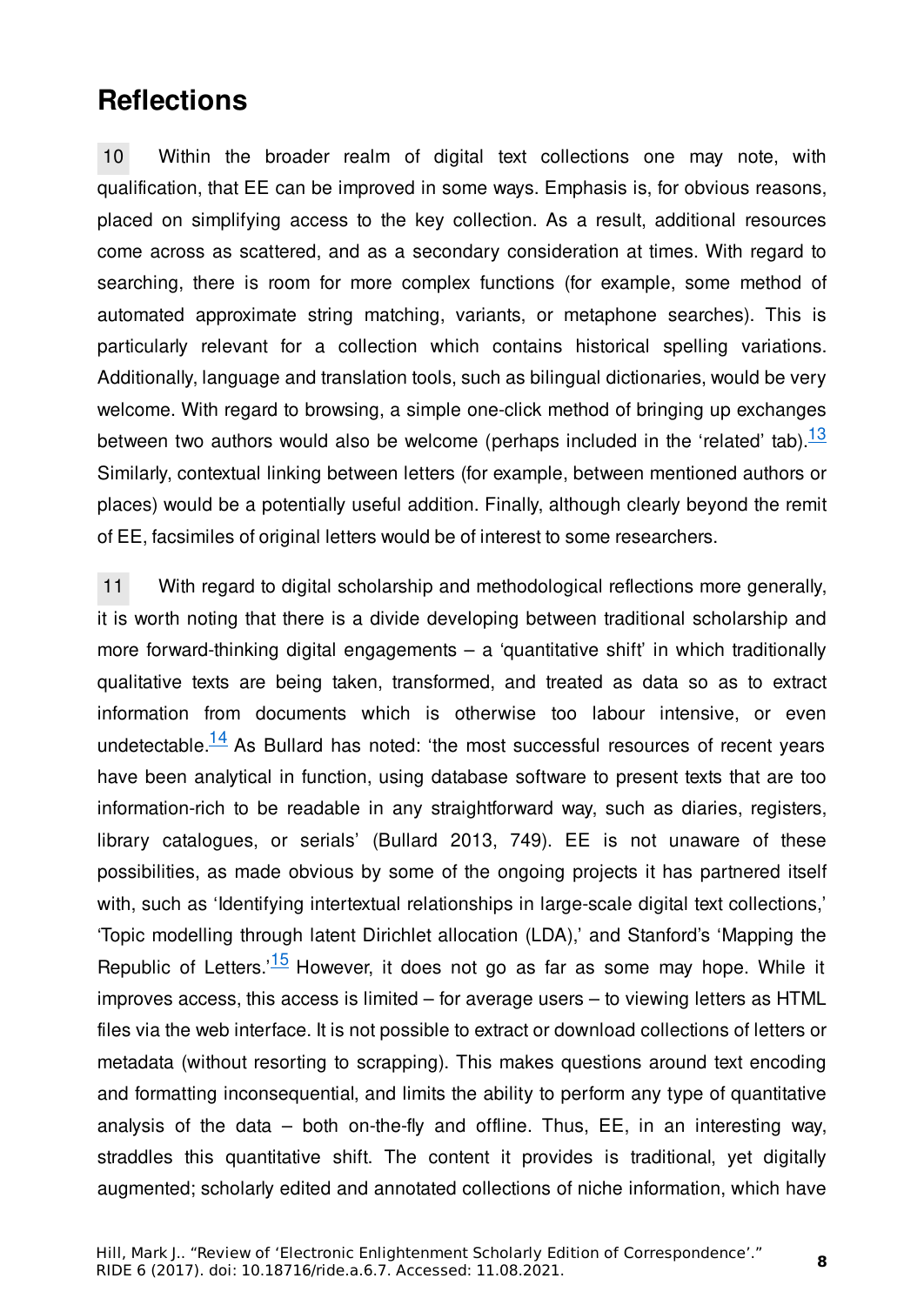been meticulously edited, contextual information added, and made easy to find and read.<sup>16</sup> Therefore, if we think of digital text collections as doing two things – providing access to data, and allowing users to create meaning from that data via emerging digital methods – EE does the former incredibly well, but it does not provide, or at least, does not easily provide, users access to the data which would allow them to engage in the latter.

12 It should be noted, however, that these limitations may be due to the sources used to build the collection. That is to say, any lack of access to raw data is likely to be a result of licensing agreements made by EE to gain access to high-quality sources, and/ or the need to keep data behind a paywall to continue the projects expansion – both of which are qualities which are essential to making it the valuable resource which it is. Nonetheless, from the user's perspective, there is gatekeeping taking place.

13 To conclude, as a standalone platform and historical archive, EE is an invaluable resource to scholars working on the many authors, topics, and eras covered – it is a primary source collection of exceptional scholarly quality. It is a robust, and ever growing, collection, with impressive annotations, supplemental contextual information, and metadata. While contributions to the digital-end of digital scholarship are limited, this may be, as noted, a result of the collection's source material. On the whole, it is an exciting and valuable resource that will continue to make positive contributions to scholarship in the areas it covers.

### **Notes**

1. [http://web.archive.org/web/20170405134746/http://www.e-enlightenment.com/info/](http://web.archive.org/web/20170405134746/http://www.e-enlightenment.com/info/about/ee_facts/coolstuff.html) [about/ee\\_facts/coolstu](http://web.archive.org/web/20170405134746/http://www.e-enlightenment.com/info/about/ee_facts/coolstuff.html)ff.html.

2. EE notes that its collection has been built upon a 'wish-list' of 'key' items which was decided upon by the editors. Thus, while there are no specific editorial criteria listed for inclusion, the fact that the collection is curated by experts is a strength. In addition, the editors note that they remain open to further contributions.

3. A list of the sub-corpora which make up EE can be found at: [http://web.archive.org/](http://web.archive.org/web/20170405135445/http://www.e-enlightenment.com/coffeehouse/project/editions.html) [web/20170405135445/http://www.e-enlightenment.com/co](http://web.archive.org/web/20170405135445/http://www.e-enlightenment.com/coffeehouse/project/editions.html)ffeehouse/project/ [editions.html](http://web.archive.org/web/20170405135445/http://www.e-enlightenment.com/coffeehouse/project/editions.html).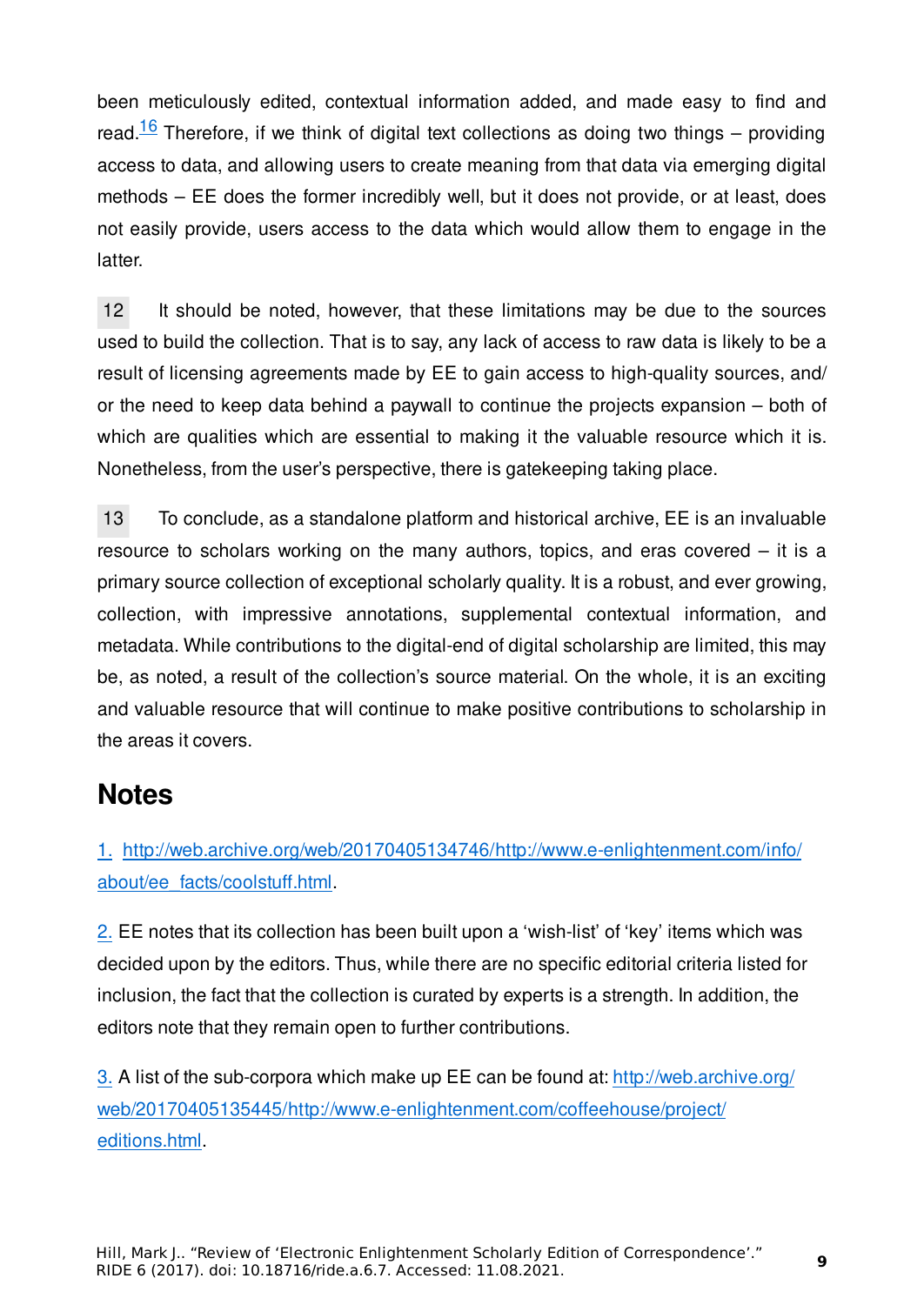4. Alexander Mackenzie, "Alexander Mackenzie to Roderic Mackenzie: Wednesday, 30 October 1799", (Robert McNamee et al.: 2008-2017).

5. [http://web.archive.org/web/20170405140442/http://www.e-enlightenment.com/info/](http://web.archive.org/web/20170405140442/http://www.e-enlightenment.com/info/about/ee_facts/) [about/ee\\_facts/.](http://web.archive.org/web/20170405140442/http://www.e-enlightenment.com/info/about/ee_facts/)

6. [http://web.archive.org/web/20170405140623/http://www.e-enlightenment.com/info/](http://web.archive.org/web/20170405140623/http://www.e-enlightenment.com/info/about/) [about/.](http://web.archive.org/web/20170405140623/http://www.e-enlightenment.com/info/about/)

7. In this way EE distinguishes itself from many other resources (such as those catalogued by *Early Modern Letters Online*.<http://emlo.bodleian.ox.ac.uk/>.

8. <http://web.archive.org/web/20170405140949/http://www.e-enlightenment.com/>.

9. Of the 45,195 letters which have their locations linked, 42,782 are from Europe, 1,919 from North and Central America, 453 from Asia, 35 from Africa, 5 from South America, and 1 (as noted previously) from the Atlantic Ocean ([https://web.archive.org/web/](https://web.archive.org/web/20170505090908/http://0-www.e-enlightenment.com/location/) [20170505090908/http://0-www.e-enlightenment.com/location/](https://web.archive.org/web/20170505090908/http://0-www.e-enlightenment.com/location/)).

10. [http://web.archive.org/web/20170405144259/http://www.e-enlightenment.com/](http://web.archive.org/web/20170405144259/http://www.e-enlightenment.com/letterbook/) [letterbook/.](http://web.archive.org/web/20170405144259/http://www.e-enlightenment.com/letterbook/)

11. There is a translation project attached to EE which appears to have three methods of obtaining translations: making use of already existing translations when available; working with individual scholars willing to provide translations; and working with graduate translation programmes (in particular, the University of Wisconsin, Milwaukee). This aspect of the project is noted as being 'modest,' and there have been no updates since winter 2014.

12. [http://web.archive.org/web/20170405150419/http://www.e-enlightenment.com/info/](http://web.archive.org/web/20170405150419/http://www.e-enlightenment.com/info/librarians/marc/) [librarians/marc/.](http://web.archive.org/web/20170405150419/http://www.e-enlightenment.com/info/librarians/marc/)

13. One may expect the 'next letter' link to do this, but the function of this link depends on the method used to access the current letter (i.e., by search results, or as dictated by the category one is browsing). While it is possible to bring up the entirety of correspondences between two authors, the method this reviewer has come to use requires finding a letter by an individual of interest, clicking on the author or recipient in the METABAR, clicking on the 'correspondents' tab, finding the intended author within the resulting list (which, in some cases, is hundreds of entries long, presented in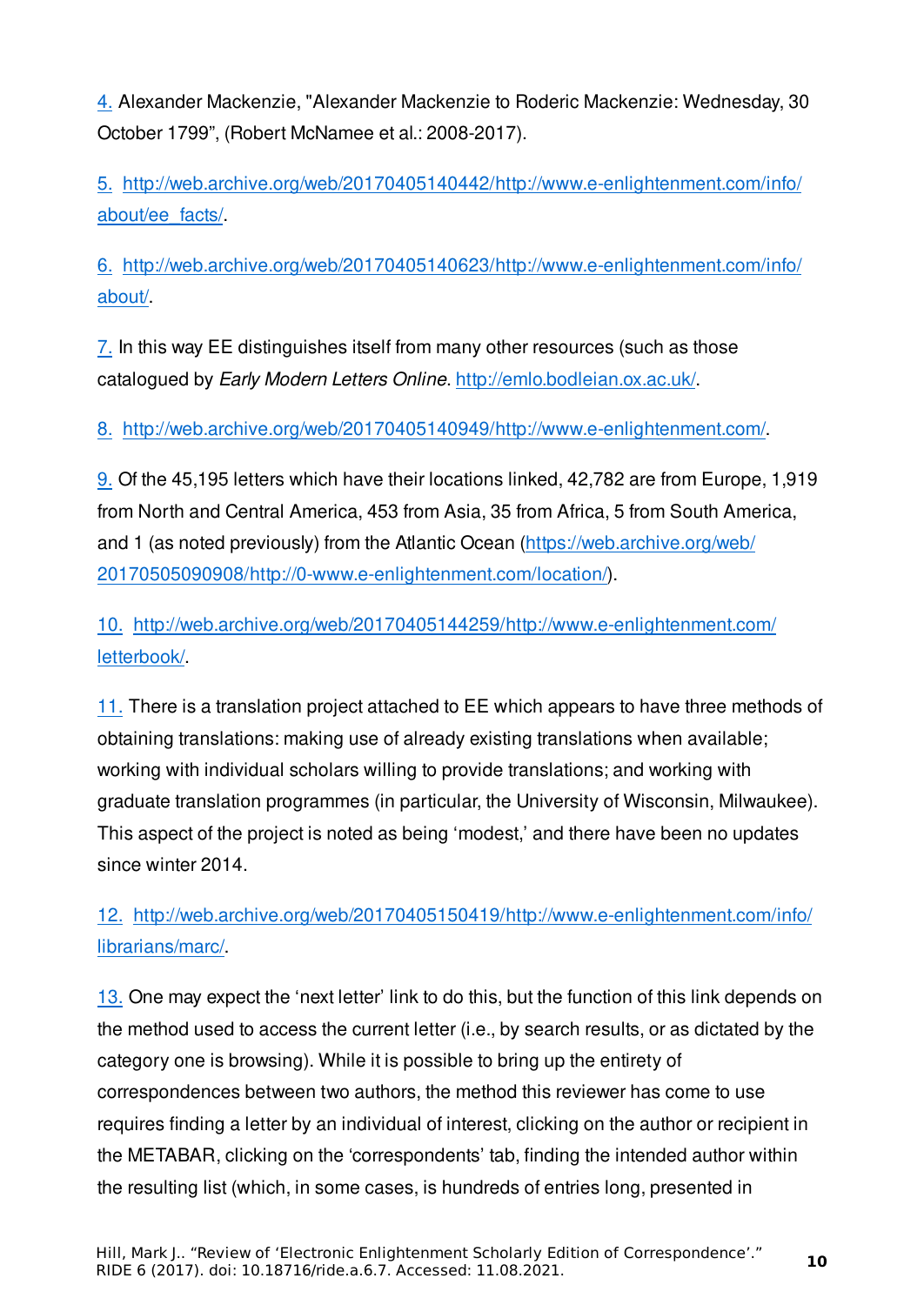groupings of fifteen individuals per page), and then clicking an icon of a hand holding a quill. This is a welcome feature, but cumbersome.

14. For one introduction to these ideas see Grimmer and Stewart's "Text as Data: The Promise and Pitfalls of Automatic Content Analysis Methods for Political Texts." For reflections on these issues with regard to history see Mark J. Hill's "Invisible Interpretations: reflections on the digital humanities and intellectual history".

15. See [http://web.archive.org/web/20170405151401/http://www.e-enlightenment.com/](http://web.archive.org/web/20170405151401/http://www.e-enlightenment.com/coffeehouse/project/intertextual/) coff[eehouse/project/intertextual/,](http://web.archive.org/web/20170405151401/http://www.e-enlightenment.com/coffeehouse/project/intertextual/) [http://web.archive.org/web/20170405151453/http://](http://web.archive.org/web/20170405151453/http://www.e-enlightenment.com/coffeehouse/project/ldatopics/) [www.e-enlightenment.com/co](http://web.archive.org/web/20170405151453/http://www.e-enlightenment.com/coffeehouse/project/ldatopics/)ffeehouse/project/ldatopics/, and [http://](http://republicofletters.stanford.edu/) republicofl[etters.stanford.edu/.](http://republicofletters.stanford.edu/)

16. Evrigenis' "Digital Tools and the History of Political Thought: The Case of Jean Bodin" offers some clear reflections on the potential of digital editions, with particular reference to the history of political thought, of which EE may be seen as a good example.

# **References**

- Bullard, Paddy. 2013. "Digital Humanities and Electronic Resources in the Long Eighteenth Century". *Literature Compass* 10: 748–760. doi:10.1111/lic3.12085.
- Robert McNamee et al. (ed.). 2008-2017. *Electronic Enlightenment Scholarly Edition of Correspondence*, Oxford: Oxford University Press, [https://web.archive.org/web/20170827083728/http://www.e-enlightenment.com//.](https://web.archive.org/web/20170827083728/http://www.e-enlightenment.com/)
- Evrigenis, Ioannis D. 2015. "Digital Tools and the History of Political Thought: The Case of Jean Bodin". *Redescriptions: Political Thought, Conceptual History and Feminist Theory* 18: 181-201. doi:10.7227/R.18.2.4.
- Grimmer, Justin and Brandon M. Stewart. 2013. "Text as Data: The Promise and Pitfalls of Automatic Content Analysis Methods for Political Texts". *Political Analysis* 21: 267-297. doi:10.1093/pan/mps028.
- Hill, Mark J. 2017. "Invisible interpretations: reflections on the digital humanities and intellectual history". *Global Intellectual History* 1: 130-150.
- Ralph A. Leigh (ed.). 1965–1998. *Correspondance complète de Jean Jacques Rousseau*, 52 vols. (Geneva, Madison, Banbury, Oxford: Voltaire Foundation).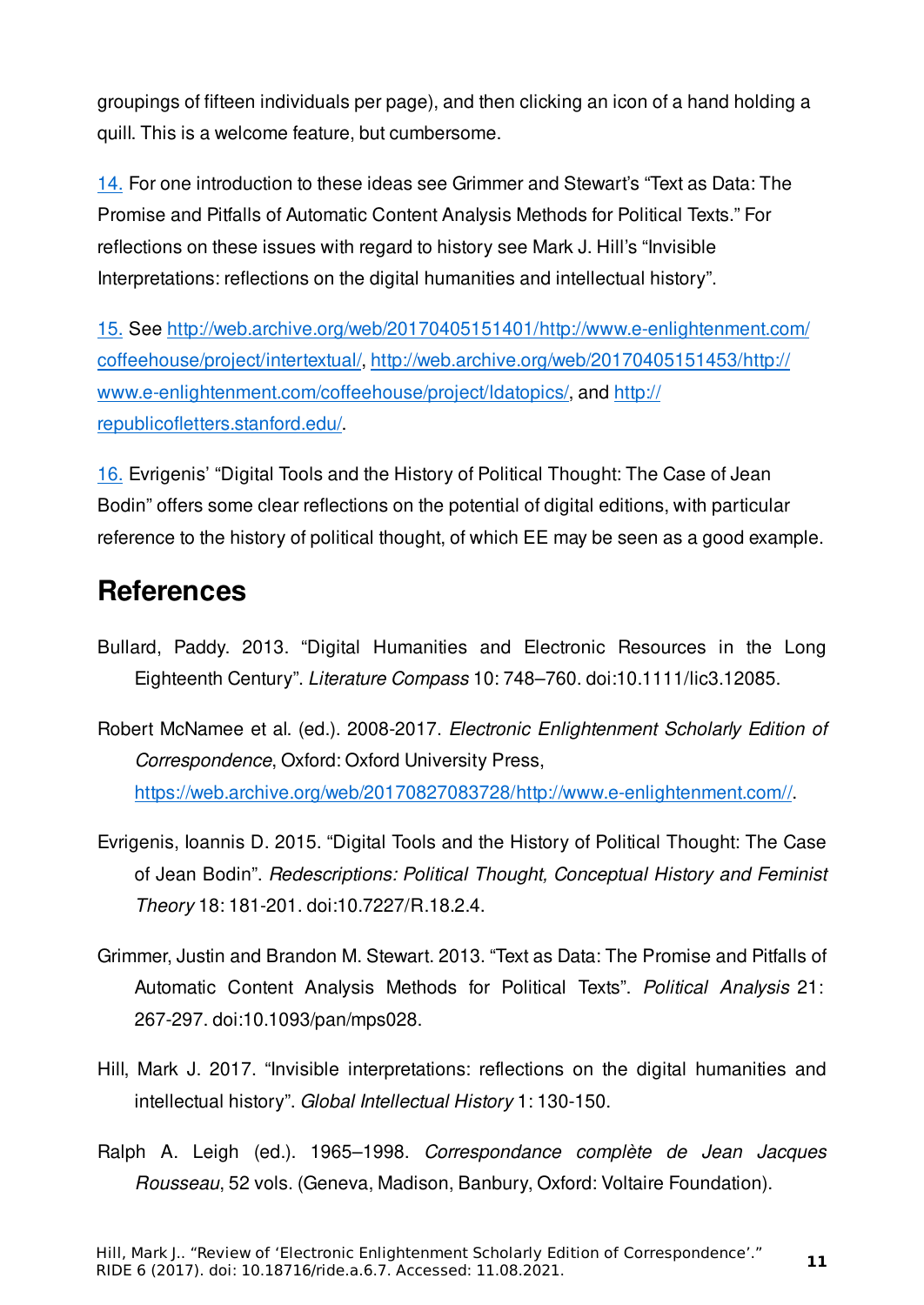# **Factsheet**

| <b>Resource reviewed</b> |                                                              |  |
|--------------------------|--------------------------------------------------------------|--|
| Title                    | Electronic Enlightenment Scholarly Edition of Correspondence |  |
| <b>Editors</b>           | Robert McNamee, Mark Rogerson                                |  |
| URI                      | http://www.e-enlightenment.com                               |  |
| <b>Publication Date</b>  | 2008-2017                                                    |  |
| Date of last access      | 19.07.2016                                                   |  |

| <b>Reviewer</b>   |                            |  |
|-------------------|----------------------------|--|
| <b>Surname</b>    | Hill                       |  |
| <b>First Name</b> | Mark J.                    |  |
| Organization      | London School of Economics |  |
| <b>Place</b>      | London, United Kingdom     |  |
| <b>Email</b>      | m.j.hill (at) Ise.ac.uk    |  |

| <b>General Information</b>          |                                                                                                                                                                                                                         |                      |  |
|-------------------------------------|-------------------------------------------------------------------------------------------------------------------------------------------------------------------------------------------------------------------------|----------------------|--|
| <b>Bibliographic</b><br>description | Can the text collection be identified in terms<br>similar to traditional bibliographic descriptions<br>(title, responsible editors, institution, date(s)<br>of publication, identifier/address)?<br>(cf. Catalogue 1.1) | yes                  |  |
| <b>Contributors</b>                 | Are the contributors (editors, institutions,<br>associates) of the project documented?<br>(cf. Catalogue 1.3)                                                                                                           | yes                  |  |
| <b>Contacts</b>                     | Is contact information given?<br>(cf. Catalogue 1.4)                                                                                                                                                                    | yes                  |  |
| <b>Aims</b>                         |                                                                                                                                                                                                                         |                      |  |
| <b>Documentation</b>                | Is there a description of the aims and<br>contents of the text collection?<br>(cf. Catalogue 2.1)                                                                                                                       | yes                  |  |
| <b>Purpose</b>                      | What is the purpose of the text collection?<br>(cf. Catalogue 2.2)                                                                                                                                                      | Research, Teaching   |  |
| Kind of research                    | What kind of research does the collection<br>allow to conduct primarily?<br>(cf. Catalogue 3.1.8)                                                                                                                       | Qualitative research |  |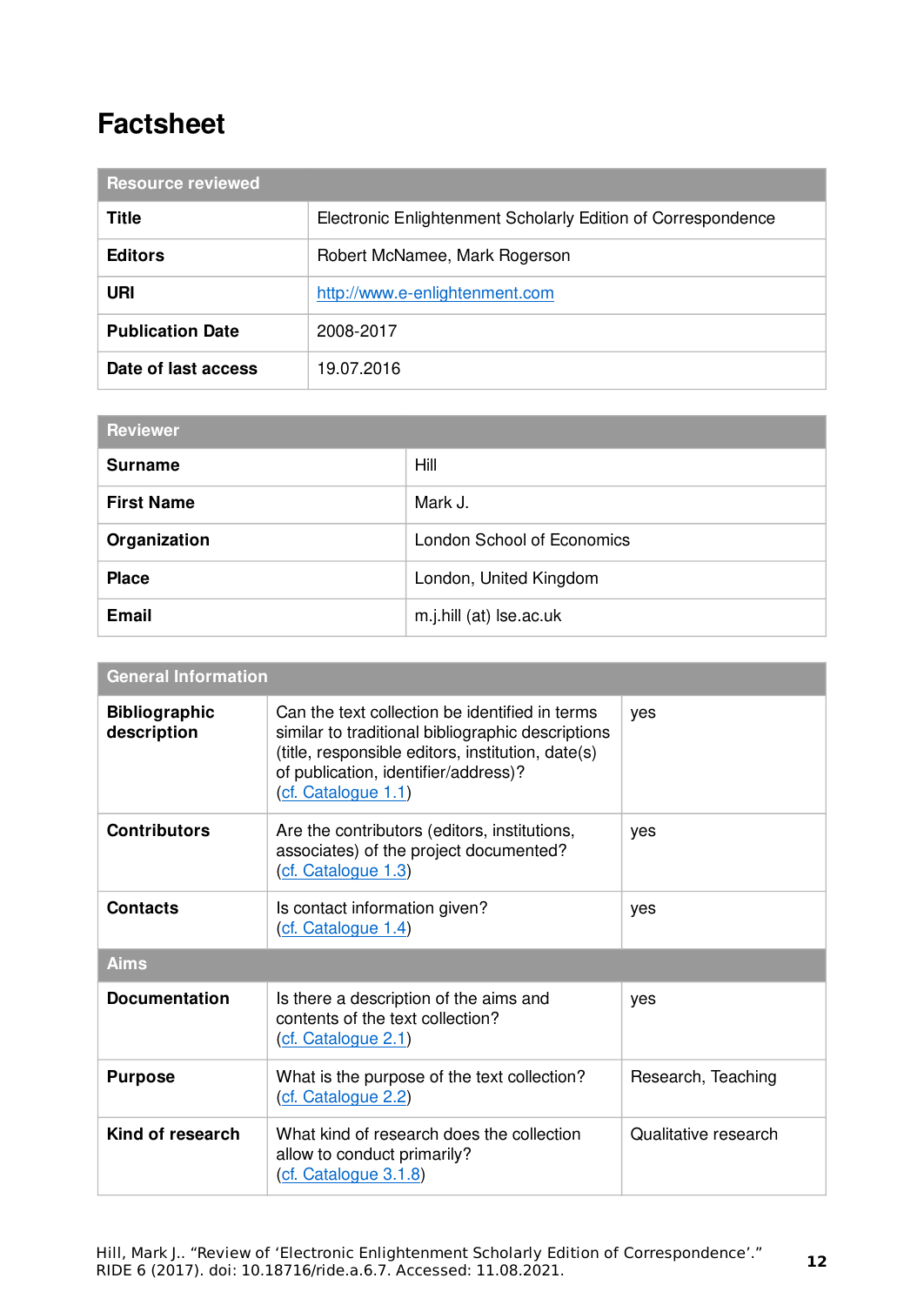| Self-classification              | How does the text collection classify itself<br>(e.g. in its title or documentation)?<br>(cf. Catalogue 2.3)                                                                 | Collection, other:<br><b>Scholarly Edition</b>                                                            |
|----------------------------------|------------------------------------------------------------------------------------------------------------------------------------------------------------------------------|-----------------------------------------------------------------------------------------------------------|
| <b>Field of research</b>         | To which field(s) of research does the text<br>collection contribute?<br>(cf. Catalogue 2.2)                                                                                 | History, Literary studies,<br>Philosophy, Religious<br>studies, other: Biography                          |
| <b>Content</b>                   |                                                                                                                                                                              |                                                                                                           |
| Era                              | What era(s) do the texts belong to?<br>(cf. Catalogue 2.5)                                                                                                                   | Early Modern, Modern                                                                                      |
| Language                         | What languages are the texts in?<br>(cf. Catalogue 2.5)                                                                                                                      | English, French,<br>German, Greek, Italian,<br>Latin, Portuguese,<br>Russian, Spanish,<br>Swedish, other: |
| <b>Types of text</b>             | What kind of texts are in the collection?<br>(cf. Catalogue 2.5)                                                                                                             | Literary works, Essays,<br>Files/Records, Scientific<br>papers, other:                                    |
| <b>Additional</b><br>information | What kind of information is published in<br>addition to the texts?<br>(cf. Catalogue 2.5)                                                                                    | Commentary, Context<br>material, Bibliography                                                             |
| <b>Composition</b>               |                                                                                                                                                                              |                                                                                                           |
| <b>Documentation</b>             | Are the principles and decisions regarding<br>the design of the text collection, its<br>composition and the selection of texts<br>documented?<br>(cf. Catalogue 3.1.1-3.1.3) | no                                                                                                        |
| <b>Selection</b>                 | What selection criteria have been chosen for<br>the text collection?<br>(cf. Catalogue 3.1)                                                                                  | Epoch, other:                                                                                             |
| <b>Size</b>                      |                                                                                                                                                                              |                                                                                                           |
| <b>Texts/records</b>             | How large is the text collection in number of<br>texts/records?<br>(cf. Catalogue 3.1.4)                                                                                     | >1000                                                                                                     |
| <b>Tokens</b>                    | How large is the text collection in number of<br>tokens?<br>(cf. Catalogue 3.1.4)                                                                                            | unknown                                                                                                   |
| <b>Structure</b>                 | Does the text collection have identifiable sub-<br>collections or components?<br>(cf. Catalogue 3.1.5)                                                                       | yes                                                                                                       |
| Data acquisition and integration |                                                                                                                                                                              |                                                                                                           |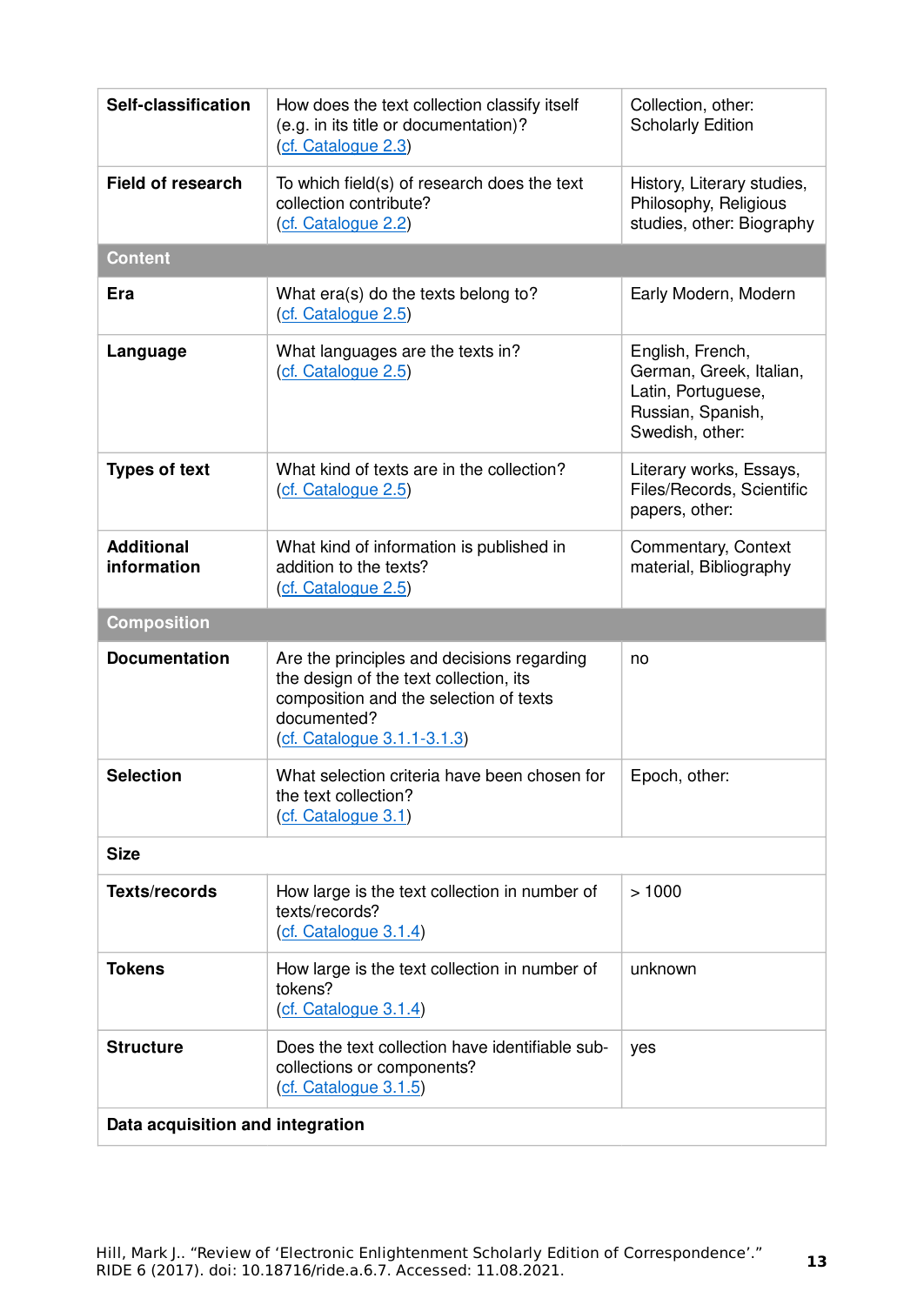| <b>Text recording</b>            | Does the text collection record or transcribe<br>the textual data for the first time?<br>(cf. Catalogue 3.1.6)                                                         | yes                                                                       |
|----------------------------------|------------------------------------------------------------------------------------------------------------------------------------------------------------------------|---------------------------------------------------------------------------|
| <b>Text integration</b>          | What kind of material has been taken over<br>from other sources?<br>(cf. Catalogue 3.1.6)                                                                              | Full texts, Metadata,<br>Annotations                                      |
| <b>Quality assurance</b>         | Has the quality of the data (transcriptions,<br>metadata, annotations, etc.) been checked?<br>(cf. Catalogue 3.1.7)                                                    | yes                                                                       |
| <b>Typology</b>                  | Considering aims and methods of the text<br>collection, how would you classify it further?<br>For definitions please consider the help-texts.<br>(cf. Catalogue 3.1.8) | Corpus                                                                    |
| <b>Data Modelling</b>            |                                                                                                                                                                        |                                                                           |
| <b>Text treatment</b>            | How are the textual sources represented in<br>the digital collection?<br>(cf. Catalogue 3.2.1)                                                                         | Normalized transcription,<br>Edited text, other:                          |
| <b>Basic format</b>              | In which basic format are the texts encoded?<br>(cf. Catalogue 3.2.4)                                                                                                  | <b>HTML</b>                                                               |
| <b>Annotations</b>               |                                                                                                                                                                        |                                                                           |
| <b>Annotation type</b>           | With what information are the texts further<br>enriched?<br>(cf. Catalogue 3.2.2)                                                                                      | <b>Editorial annotations</b>                                              |
| <b>Annotation</b><br>integration | How are the annotations linked to the texts<br>themselves?<br>(cf. Catalogue 3.2.2)                                                                                    | Embedded                                                                  |
| <b>Metadata</b>                  |                                                                                                                                                                        |                                                                           |
| Metadata type                    | What kind of metadata are included in the<br>text collection?<br>(cf. Catalogue 3.2.3)                                                                                 | Descriptive,<br>Administrative                                            |
| Metadata level                   | On which level are the metadata included?<br>(cf. Catalogue 3.2.2)                                                                                                     | Whole collection,<br>Collection parts/<br>components, Individual<br>texts |
| Data schemas and standards       |                                                                                                                                                                        |                                                                           |
| <b>Schemas</b>                   | What kind of data/metadata/annotation<br>schemas are used for the text collection?<br>(cf. Catalogue 3.2.4)                                                            | none                                                                      |
| <b>Standards</b>                 | Which standards for text encoding, metadata<br>and annotation are used in the text<br>collection?<br>(cf. Catalogue 3.2.4)                                             | none                                                                      |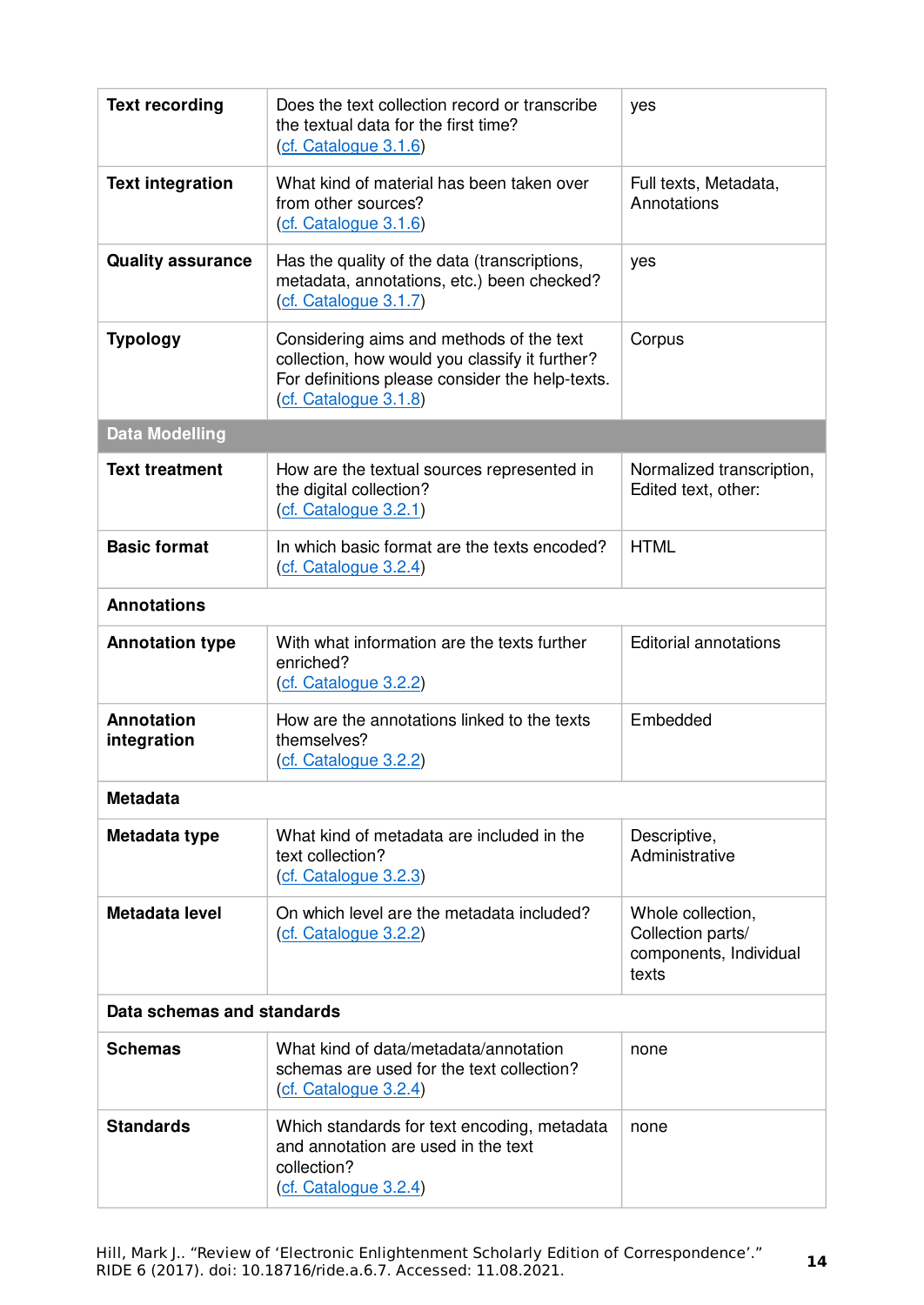| <b>Provision</b>                          |                                                                                                                                                                                                                                                       |      |
|-------------------------------------------|-------------------------------------------------------------------------------------------------------------------------------------------------------------------------------------------------------------------------------------------------------|------|
| <b>Accessability of</b><br>the basic data | Is the textual data accessible in a source<br>format (e.g. XML, TXT)?<br>(cf. Catalogue 4.1)                                                                                                                                                          | no   |
| <b>Download</b>                           | Can the entire raw data of the project be<br>downloaded (as a whole)?<br>(cf. Catalogue 4.2)                                                                                                                                                          | no   |
| <b>Technical</b><br>interfaces            | Are there technical interfaces which allow the<br>reuse of the data of the text collection in<br>other contexts?<br>(cf. Catalogue 4.2)                                                                                                               | none |
| <b>Analytical data</b>                    | Besides the textual data, does the project<br>provide analytical data (e.g. statistics) to<br>download or harvest?<br>(cf. Catalogue 4.3)                                                                                                             | no   |
| <b>Reuse</b>                              | Can you use the data with other tools useful<br>for this kind of content?<br>(cf. Catalogue 4.4)                                                                                                                                                      | no   |
| <b>User Interface</b>                     |                                                                                                                                                                                                                                                       |      |
| Interface provision                       | Does the text collection have a dedicated<br>user interface designed for the collection at<br>hand in which the texts of the collection are<br>represented and/or in which the data is<br>analyzable?<br>(cf. Catalogue 5.1)                          | yes  |
| <b>User Interface questions</b>           |                                                                                                                                                                                                                                                       |      |
| <b>Usability</b>                          | From your point of view, is the interface of the<br>text collection clearly arranged and easy to<br>navigate so that the user can quickly identify<br>the purpose, the content and the main<br>access methods of the resource?<br>(cf. Catalogue 5.3) | yes  |
| <b>Acces modes</b>                        |                                                                                                                                                                                                                                                       |      |
| <b>Browsing</b>                           | Does the project offer the possibility to<br>browse the contents by simple browsing<br>options or advanced structured access via<br>indices (e.g. by author, year, genre)?<br>(cf. Catalogue 5.4)                                                     | yes  |
| <b>Fulltext search</b>                    | Does the project offer a fulltext search?<br>(cf. Catalogue 5.4)                                                                                                                                                                                      | yes  |
| <b>Advanced search</b>                    | Does the project offer an advanced search?<br>(cf. Catalogue 5.4)                                                                                                                                                                                     | yes  |
| <b>Analysis</b>                           |                                                                                                                                                                                                                                                       |      |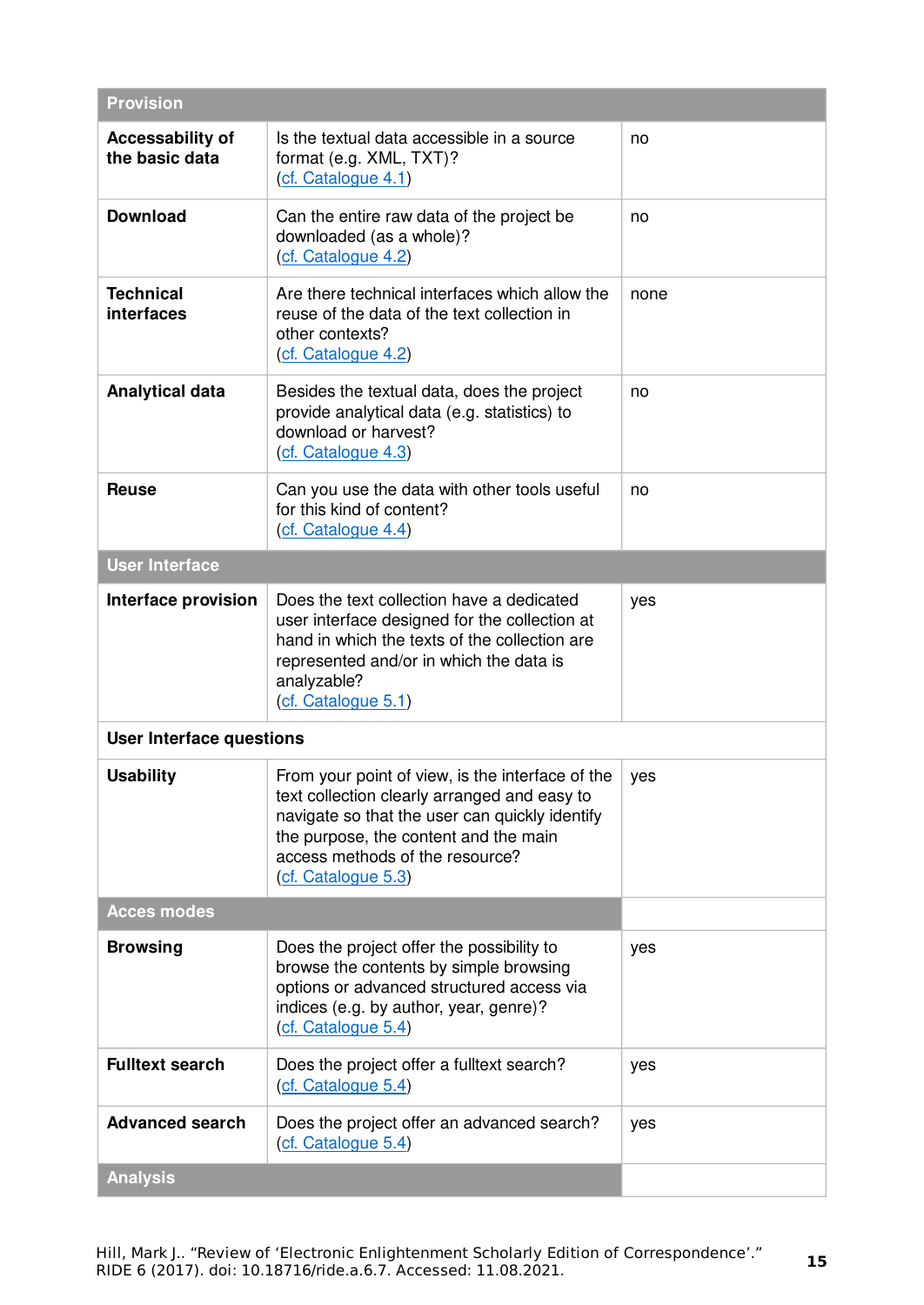| <b>Tools</b>                                          | Does the text collection integrate tools for<br>analyses of the data?<br>(cf. Catalogue 5.5)                                                                                                                                                                                     | no                                           |
|-------------------------------------------------------|----------------------------------------------------------------------------------------------------------------------------------------------------------------------------------------------------------------------------------------------------------------------------------|----------------------------------------------|
| <b>Customization</b>                                  | Can the user alter the interface in order to<br>affect the outcomes of representation and<br>analysis of the text collection (besides basic<br>search functionalities), e.g. by applying his or<br>her own queries or by choosing analysis<br>parameters?<br>(cf. Catalogue 5.5) | no                                           |
| <b>Visualization</b>                                  | Does the text collection provide particular<br>visualizations of the data?<br>(cf. Catalogue 5.6)                                                                                                                                                                                | no visualization                             |
| Personalization                                       | Is there a personalisation mode that enables<br>the users e.g. to create their own sub-<br>collections of the existing text collection?<br>(cf. Catalogue 5.7)                                                                                                                   | no                                           |
| <b>Preservation</b>                                   |                                                                                                                                                                                                                                                                                  |                                              |
| <b>Documentation</b>                                  | Does the text collection provide sufficient<br>documentation about the project in general<br>as well as about the aims, contents and<br>methods of the text collection?<br>(cf. Catalogue 6.1)                                                                                   | yes                                          |
| <b>Open Access</b>                                    | Is the text collection Open Access?<br>(cf. Catalogue 6.2)                                                                                                                                                                                                                       | no                                           |
| <b>Rights</b>                                         |                                                                                                                                                                                                                                                                                  |                                              |
| <b>Declared</b>                                       | Are the rights to (re)use the content<br>declared?<br>(cf. Catalogue 6.2)                                                                                                                                                                                                        | no                                           |
| License                                               | Under what license are the contents<br>released?<br>(cf. Catalogue 6.2)                                                                                                                                                                                                          | No explicit license / all<br>rights reserved |
| <b>Persistent</b><br>identification and<br>addressing | Are there persistent identifiers and an<br>addressing system for the text collection and/<br>or parts/objects of it and which mechanism is<br>used to that end?<br>(cf. Catalogue 6.3)                                                                                           | <b>DOI</b>                                   |
| <b>Citation</b>                                       | Does the text collection supply citation<br>quidelines?<br>(cf. Catalogue 6.3)                                                                                                                                                                                                   | yes                                          |
| Archiving of the<br>data                              | Does the documentation include information<br>about the long term sustainability of the basic<br>data (archiving of the data)?<br>(cf. Catalogue 6.4)                                                                                                                            | no                                           |